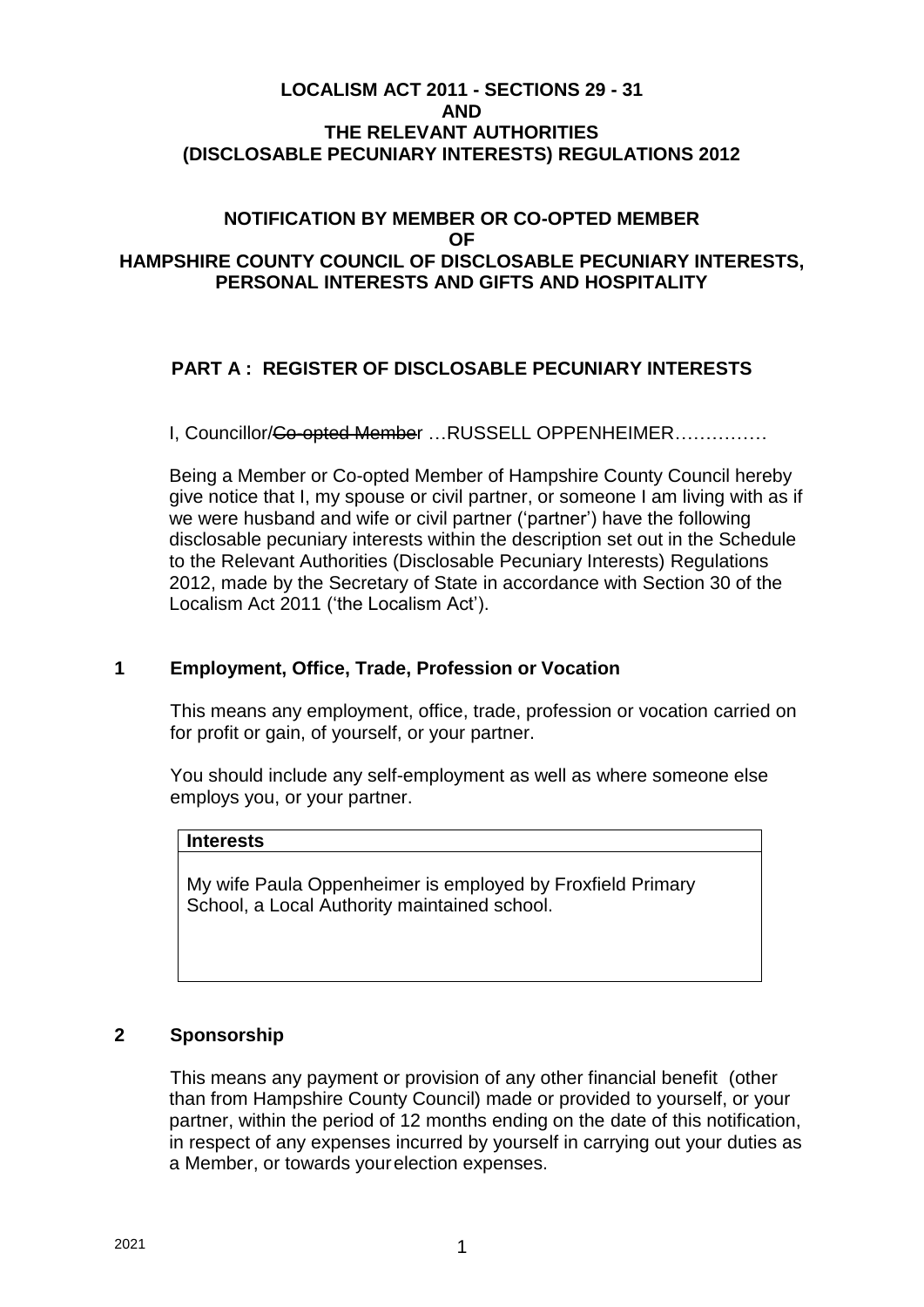This also includes any payment or financial benefit from a trade union within the meaning of the Trade Union and Labour Relations (Consolidation) Act 1992, Section 52.

# **Interests** N/a

## **3 Contracts**

This means any contract made between yourself, or your partner, (or a body in which you, or your partner, have a beneficial interest), and Hampshire County Council -

- **(a)** under which goods or services are to be provided or works are to be executed; AND
- **(b)** which has not been fully discharged;

| <b>Interests</b> |  |  |  |
|------------------|--|--|--|
|                  |  |  |  |
| N/a              |  |  |  |
|                  |  |  |  |
|                  |  |  |  |
|                  |  |  |  |
|                  |  |  |  |

## **4 Land**

This means any beneficial interest in land within the area of Hampshire County Council of yourself, or your partner.

**This includes land which you, or your partner, own, lease, have the benefit of an option over, or have other rights in or over such as an easement or other burden or interest which carries the right to occupy land or receive income, or upon which you have a mortgage. In consequence this would therefore include your home or any other property you or your partner own or otherwise have an interest, freehold or leasehold, including a property occupied as your home under a short hold tenancy.**

## **Interests**

**Mallards Mere Farm, Petersfield GU31 4LD.**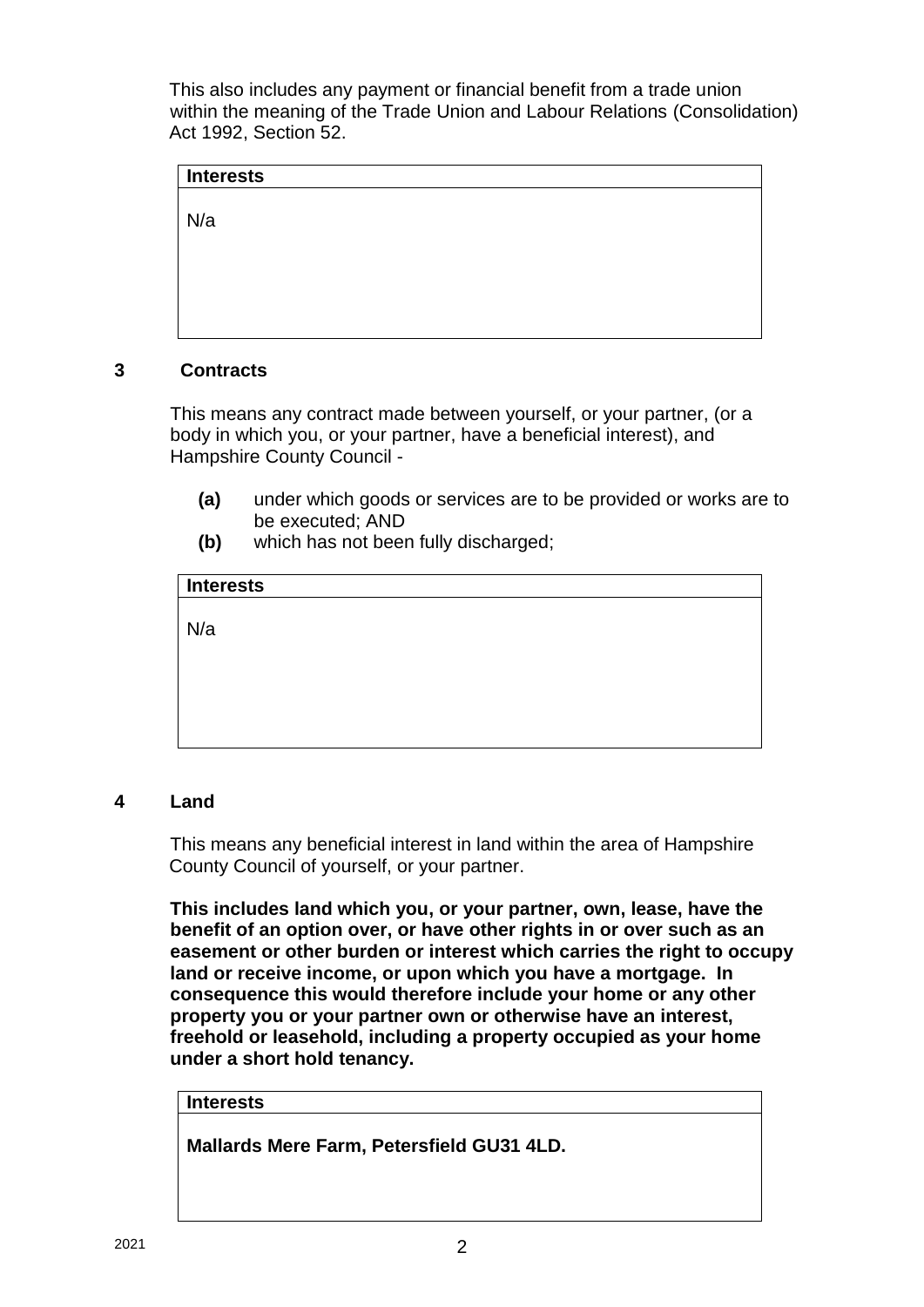#### **5 Licences**

This means any licence (alone or jointly with others) to occupy land in the administrative area of Hampshire County Council held by yourself, or your partner, for a month or longer.

| <b>Interests</b> |  |
|------------------|--|
|                  |  |
| N/a              |  |
|                  |  |
|                  |  |
|                  |  |
|                  |  |
|                  |  |

## **6 Corporate Tenancies**

This means any tenancy where (to your knowledge) –

- **(a)** the landlord is Hampshire County Council; AND
- **(b)** the tenant is a body in which you, or your partner, have a beneficial interest;

| Interests |  |
|-----------|--|
|           |  |
|           |  |
| N/a       |  |
|           |  |
|           |  |
|           |  |
|           |  |
|           |  |
|           |  |
|           |  |
|           |  |
|           |  |

## **7 Securities**

This means any beneficial interest in securities of a body where –

(a) that body (to your knowledge) has a place of business or land in the administrative area of Hampshire County Council;

AND

- (b) either
	- $(i)$  the total nominal value of the securities exceeds  $£25,000$ or one hundredth of the total issued shared capital of that body; OR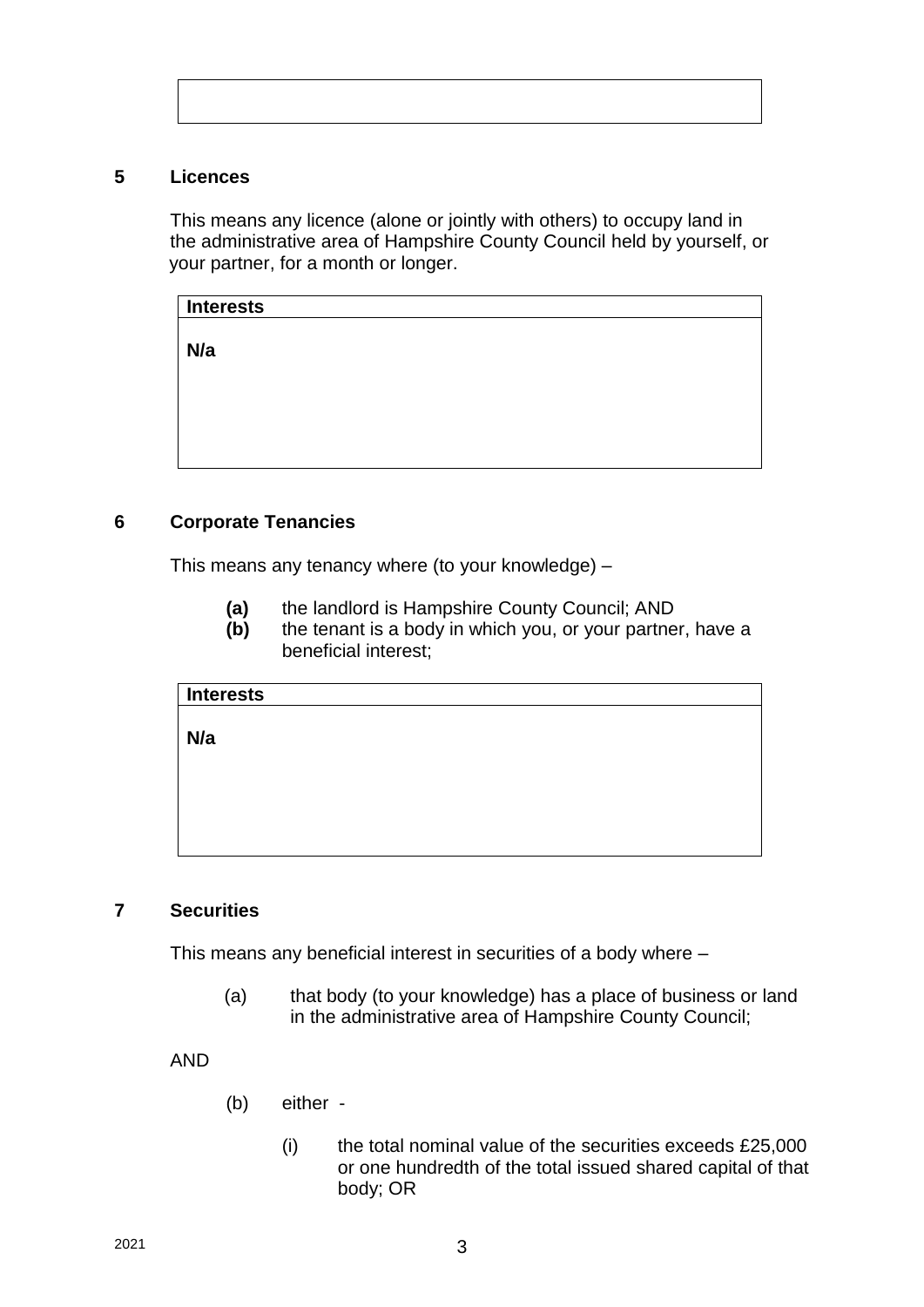$(ii)$  if the share capital of that body is more than one class, the total nominal value of the shares of any one class in which you, or your partner, have a beneficial interest exceeds one hundredth of the total issued share capital of that class.

Securities means shares, debentures, debenture stock, loan stock, bonds, units of a collective investment scheme within the meaning of the Financial Services and Markets Act 2000, Section 8, and other securities of any description, other than money deposited with a building society.

## **Interests**

**Christie Jameson Property Ltd. (Registered Company 9571168)**

**N.B. A body in which you, your spouse/civil partner (or person with whom you are living as such) have a beneficial interest means a firm in which you, your spouse/civil partner (or person with whom you are living as such) is a partner, or a body corporate of which you, your spouse/civil partner (or person with whom you are living as such) is a director, or in the securities of which you, your spouse/civil partner (or person with whom you are living as such) has a beneficial interest.**

I understand that failure (without reasonable excuse);

- (a) to register any disclosable pecuniary interest required to be registered under Section 30(1), 31(2), 31(3), or 31(7) of the Localism Act; or
- (b) to participate in any discussion or vote in any matter considered at a meeting where I have a disclosable pecuniary interest in the matter in contravention of Section 31(4) of the Localism Act; or
- (c) when acting as a single Executive Member take any steps other than for the purpose of enabling the matter to be dealt with by myself, in contravention of Section 31(8) of the Localism Act; or
- (d) knowingly or recklessly provide information under Section 30(1), 31(2), 31(3), or 31(7) of the Localism Act which is false or misleading;

is a criminal offence under Section 34 of the Localism Act, punishable by a fine not exceeding level 5 on the standard scale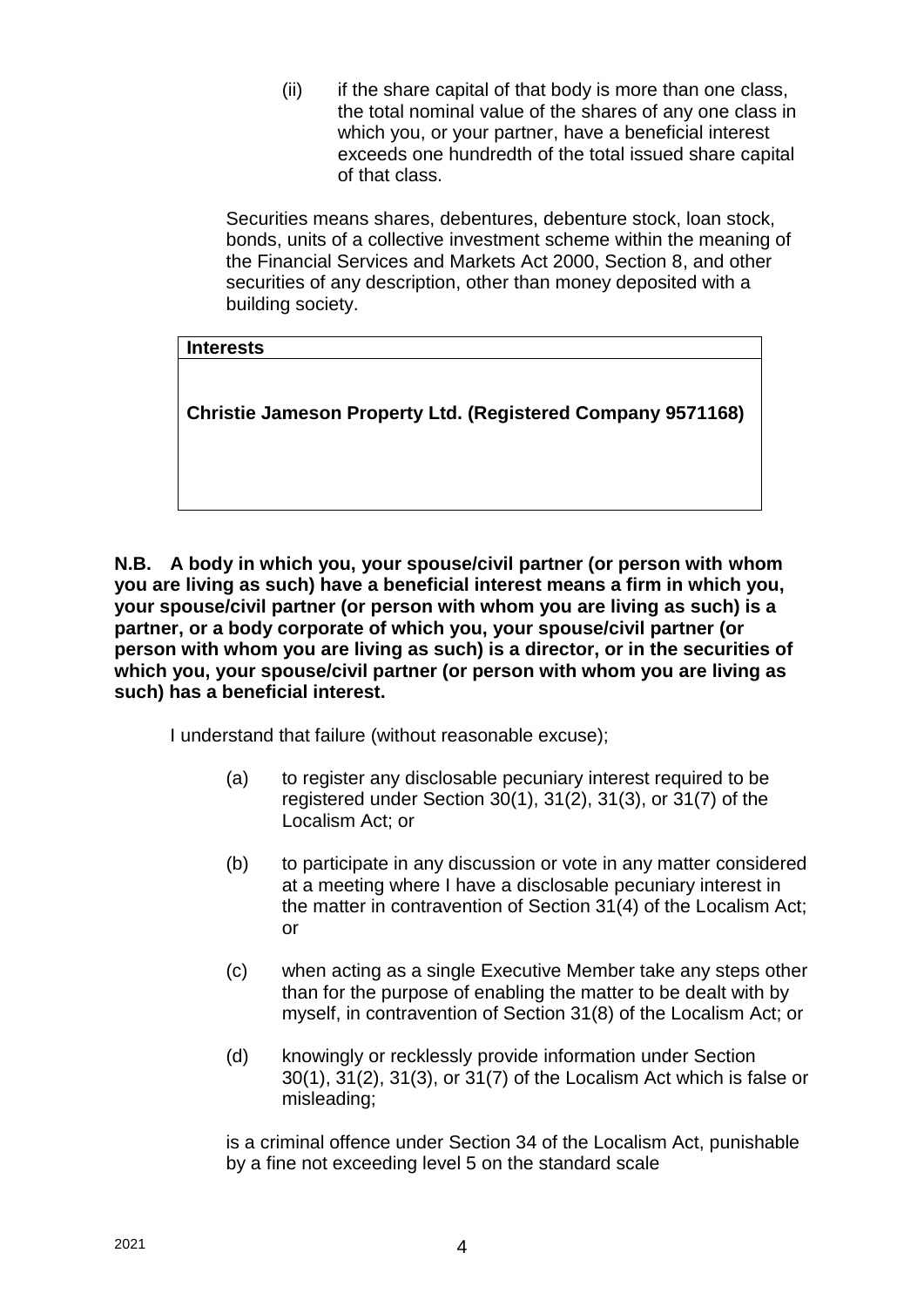(currently £5,000), and disqualification as a Member or Co-opted Member of Hampshire County Council or any other relevant authority for a period not exceeding five years.

## **PART B : REGISTER OF PERSONAL INTERESTS**

To enable Members to register interests which are not Disclosable Pecuniary Interests and to promote openness, Members may, should they consider it appropriate, enter any Personal Interests in this Section.

I hereby give notice that I consider it appropriate for the following personal interests to be entered on my Register of Member's Interests pursuant to Part 5 of Hampshire County Council's Code of Conduct for Members.

| <b>Specific Personal Interests</b>                                                                 |                                                              |  |  |  |
|----------------------------------------------------------------------------------------------------|--------------------------------------------------------------|--|--|--|
| Membership of, or occupation of, a position of general control or management<br>in any:            |                                                              |  |  |  |
| a) Bodies to which you have been<br>appointed or nominated by the<br>County Council.               | South Downs National Park Authority                          |  |  |  |
| Example: Any outside organisation<br>that you have been appointed to by<br>the County Council      |                                                              |  |  |  |
| b) Public authorities or bodies<br>exercising function of a public nature.                         | <b>East Hampshire District Council</b>                       |  |  |  |
| Example: Other Local Authorities,<br>Parish Council, Health Trust                                  |                                                              |  |  |  |
| c) Bodies directed to charitable<br>purposes.                                                      | Petersfield Climate Action Network,<br><b>Orp Foundation</b> |  |  |  |
| <b>Example: Any Charitable Trusts</b>                                                              |                                                              |  |  |  |
| d) Bodies one of whose principal<br>purposes include the influence of<br>public opinion or policy. | National Trust, Woodland Trust.                              |  |  |  |
| Example: Single Interest Action<br>Groups, National Trust, Friends of the<br>Earth                 |                                                              |  |  |  |
| e) Trade Unions                                                                                    |                                                              |  |  |  |
| f) Political Parties                                                                               | <b>Conservative &amp; Unionist Party</b>                     |  |  |  |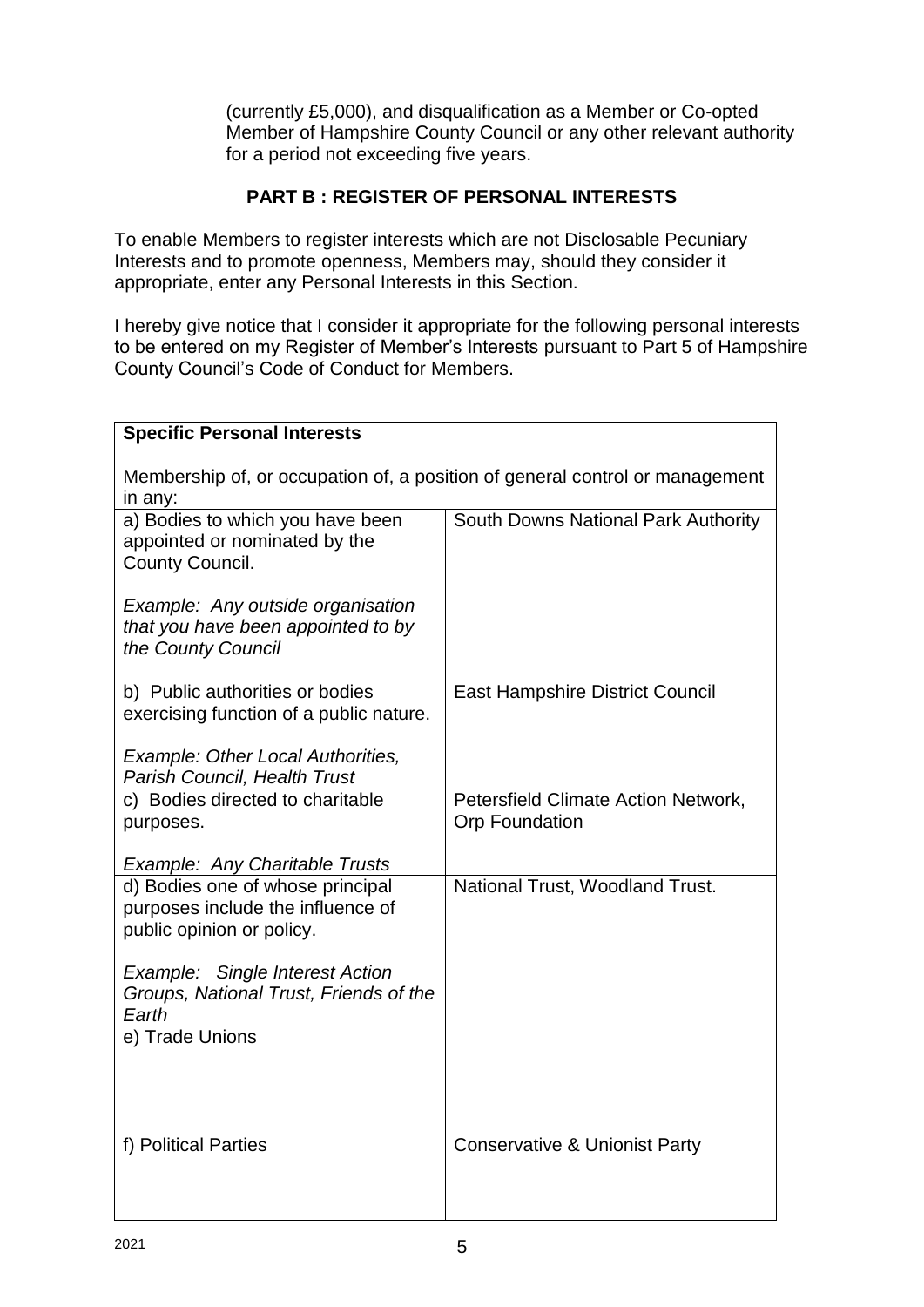| <b>General Personal Interests - Interests which may reasonably be regarded as</b><br>affecting the well being or financial position of yourself, a member of your family<br>or person with whom you have a close association more than other Council Tax<br>payers, rate payers or inhabitants of the County Council's area. |  |  |
|------------------------------------------------------------------------------------------------------------------------------------------------------------------------------------------------------------------------------------------------------------------------------------------------------------------------------|--|--|
|                                                                                                                                                                                                                                                                                                                              |  |  |
| None.                                                                                                                                                                                                                                                                                                                        |  |  |
|                                                                                                                                                                                                                                                                                                                              |  |  |
|                                                                                                                                                                                                                                                                                                                              |  |  |
|                                                                                                                                                                                                                                                                                                                              |  |  |
|                                                                                                                                                                                                                                                                                                                              |  |  |
|                                                                                                                                                                                                                                                                                                                              |  |  |
|                                                                                                                                                                                                                                                                                                                              |  |  |
|                                                                                                                                                                                                                                                                                                                              |  |  |
|                                                                                                                                                                                                                                                                                                                              |  |  |
|                                                                                                                                                                                                                                                                                                                              |  |  |
|                                                                                                                                                                                                                                                                                                                              |  |  |
|                                                                                                                                                                                                                                                                                                                              |  |  |

# **PART C: REGISTER OF GIFTS AND HOSPITALITY**

I hereby give notice pursuant to Part 4 of the Members' Code that I have received / accepted the following Gifts / Hospitality.

| Date of receipt of<br>gift/hospitality | Name and address of<br>donor | Nature of gift and or<br>hospitality |
|----------------------------------------|------------------------------|--------------------------------------|
|                                        |                              |                                      |
|                                        |                              |                                      |
|                                        |                              |                                      |
|                                        |                              |                                      |
|                                        |                              |                                      |
|                                        |                              |                                      |
|                                        |                              |                                      |
|                                        |                              |                                      |
|                                        |                              |                                      |

**NB This section will be updated by the Monitoring Officer on receipt of notification of Gifts and Hospitality from the Member or Co-opted Member.**

 $\mathbf{I}$